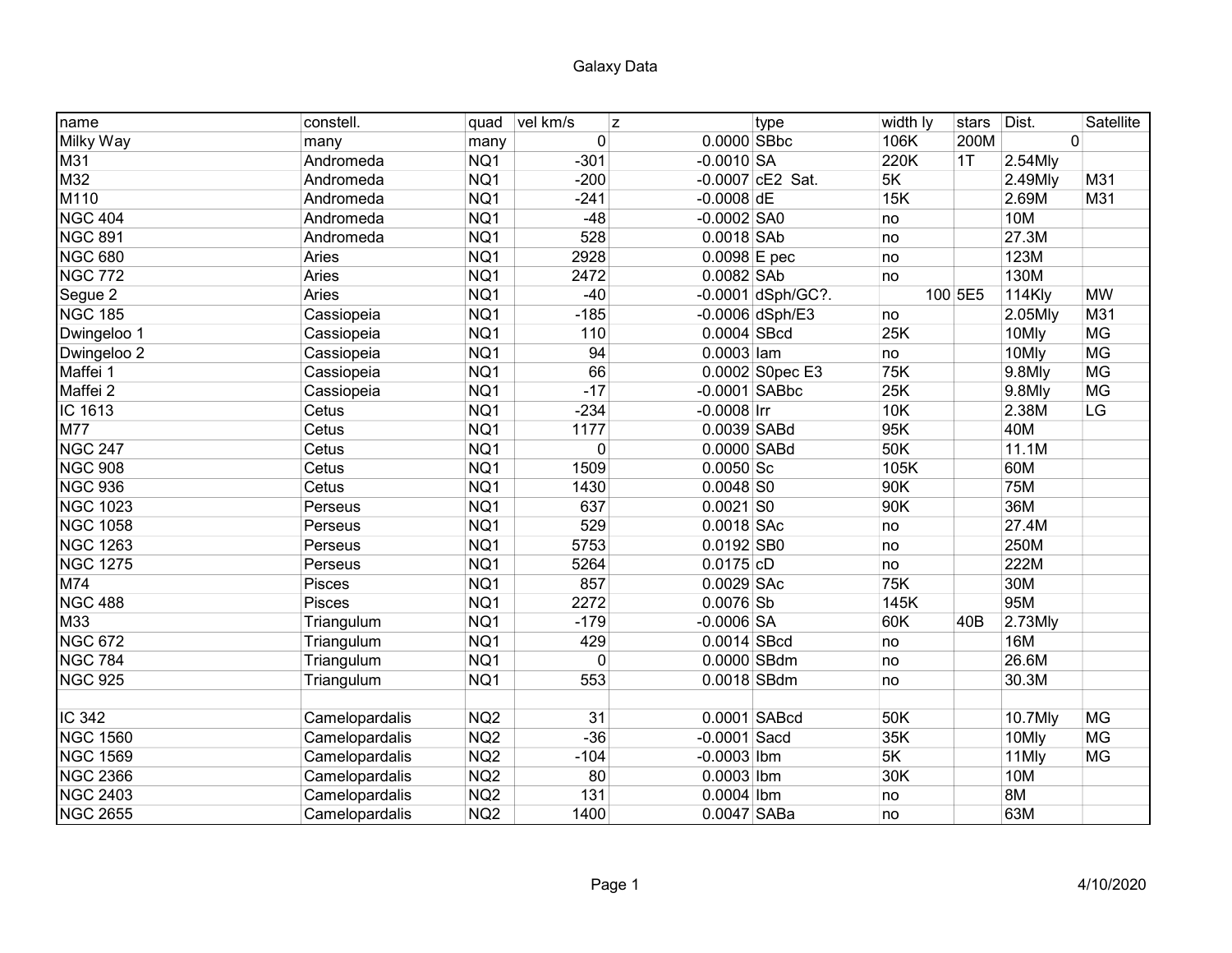| name            | constell.  | ∣quad           | vel km/s    | z              | type               | width ly | stars | Dist.      | Satellite |
|-----------------|------------|-----------------|-------------|----------------|--------------------|----------|-------|------------|-----------|
| <b>NGC 2775</b> | Cancer     | NQ <sub>2</sub> | 1354        | $0.0045$ Sab   |                    | 70K      |       | 55M        |           |
| Leo IDG         | Leo        | NQ <sub>2</sub> | 285         | $0.0010$ Irr   |                    | 5K       |       | 0.82M      | <b>MW</b> |
| M65             | Leo        | NQ <sub>2</sub> | 723         | 0.0024 SABa    |                    | 70K      |       | 25M        |           |
| M66             | Leo        | NQ <sub>2</sub> | 696         | 0.0023 SABb    |                    | 90K      |       | 31M        |           |
| M95             | Leo        | NQ <sub>2</sub> | 778         | $0.0026$ SBb   |                    | 70K      |       | 33M        |           |
| M96             | Leo        | NQ <sub>2</sub> | 897         | $0.0030$ SAB   |                    | 75K      |       | 31M        |           |
| M105            | Leo        | NQ <sub>2</sub> | 908         | $0.0030$ E1    |                    | 55K      |       | 36.6M      |           |
| <b>NGC 2903</b> | Leo        | NQ <sub>2</sub> | 556         | $0.0019$ Sbc   |                    | 110K     |       | 30M        |           |
| <b>NGC 3227</b> | Leo        | NQ <sub>2</sub> | 1157        | $0.0039$ Sa    |                    | 100K     |       | 65M        |           |
| <b>NGC 3384</b> | Leo        | NQ <sub>2</sub> | 704         | $0.0023$ E     |                    | 60K      |       | 37M        |           |
| <b>NGC 3486</b> | Leo        | NQ <sub>2</sub> | 681         | 0.0023 SABc    |                    | 50K      |       | 25M        |           |
| <b>NGC 3899</b> | Leo        | NQ <sub>2</sub> | 1778        | $0.0059$ SBb   |                    | no       |       | 82M        |           |
| <b>NGC 3489</b> | Leo        | NQ <sub>2</sub> | 843         | $0.0028$ SO    |                    | 40K      |       | 39M        |           |
| <b>NGC 3521</b> | Leo        | NQ <sub>2</sub> | 801         | $0.0027$ SABc  |                    | 80K      |       | 25M        |           |
| <b>NGC 3697</b> | Leo        | NQ <sub>2</sub> | 6261        | 0.0209 SABb    |                    | no       |       | 292M       |           |
| <b>NGC 3944</b> | Leo Minor  | NQ <sub>2</sub> | 3619        | $0.0121$ E-S0  |                    | 40K      |       | 292M       |           |
| <b>NGC 2683</b> | Lynx       | NQ <sub>2</sub> | 411         | $0.0014$ Sb    |                    | 80K      |       | 30M        |           |
| IC 2574         | Ursa Major | NQ <sub>2</sub> | 480         | $0.0016$ SABm  |                    | 45K      |       | <b>12M</b> |           |
| M81             | Ursa Major | NQ <sub>2</sub> | $-34$       | $-0.0001$ SAab |                    | 90K      |       | <b>12M</b> |           |
| M82             | Ursa Major | NQ <sub>2</sub> | 203         | 0.0007 Irr0    |                    | 37K      |       | 12M        |           |
| M101            | Ursa Major | NQ <sub>2</sub> | 241         | $0.0008$ SAB   |                    | 170K     |       | 20.9M      |           |
| M108            | Ursa Major | NQ <sub>2</sub> | 699         | $0.0023$ SBcd  |                    | 115K     |       | 46M        |           |
| M109            | Ursa Major | NQ <sub>2</sub> | 1121        | $0.0037$ SBbc  |                    | 120K     |       | 23.5M      |           |
| <b>NGC 2681</b> | Ursa Major | NQ <sub>2</sub> | 692         | 0.0023 SABa    |                    | 60K      |       | 56M        |           |
| <b>NGC 2768</b> | Ursa Major | NQ <sub>2</sub> | 1353        | $0.0045$ SO    |                    | 175K     |       | 73M        |           |
| <b>NGC 2787</b> | Ursa Major | NQ <sub>2</sub> | 696         | $0.0023$ SB0   |                    | no       |       | 24M        |           |
| <b>NGC 2841</b> | Ursa Major | NQ <sub>2</sub> | 638         | $0.0021$ SAb   |                    | 95K      |       | 40M        |           |
| <b>NGC 2976</b> | Ursa Major | NQ <sub>2</sub> | 3           |                | 0.0000 SAc pec     | 25K      |       | <b>15M</b> |           |
| <b>NGC 2985</b> | Ursa Major | NQ <sub>2</sub> | 1322        | $0.0044$ SAab  |                    | 100K     |       | <b>75M</b> |           |
| <b>NGC 3077</b> | Ursa Major | NQ <sub>2</sub> | 14          | $0.0000$ Irr   |                    | 5K       |       | 0.82M      |           |
| <b>NGC 3184</b> | Ursa Major | NQ <sub>2</sub> | 592         | $0.0020$ SAb   |                    | 180K     |       | 47M        |           |
| <b>NGC 3198</b> | Ursa Major | NQ <sub>2</sub> | 681         | $0.0023$ SBc   |                    | 115K     |       | 47M        |           |
| <b>NGC 3310</b> | Ursa Major | NQ <sub>2</sub> | 993         |                | $0.0033$ SABbc pec | 55K      |       | 60M        |           |
| <b>NGC 3550</b> | Ursa Major | NQ <sub>2</sub> | $\mathbf 0$ | $0.0000$ SO    |                    | no       |       | no         |           |
| <b>NGC 3631</b> | Ursa Major | NQ <sub>2</sub> | 1156        | $0.0039$ SAc   |                    | no       |       | 33.7M      |           |
| <b>NGC 3675</b> | Ursa Major | NQ <sub>2</sub> | 770         | $0.0026$ SAb   |                    | 70K      |       | 40M        |           |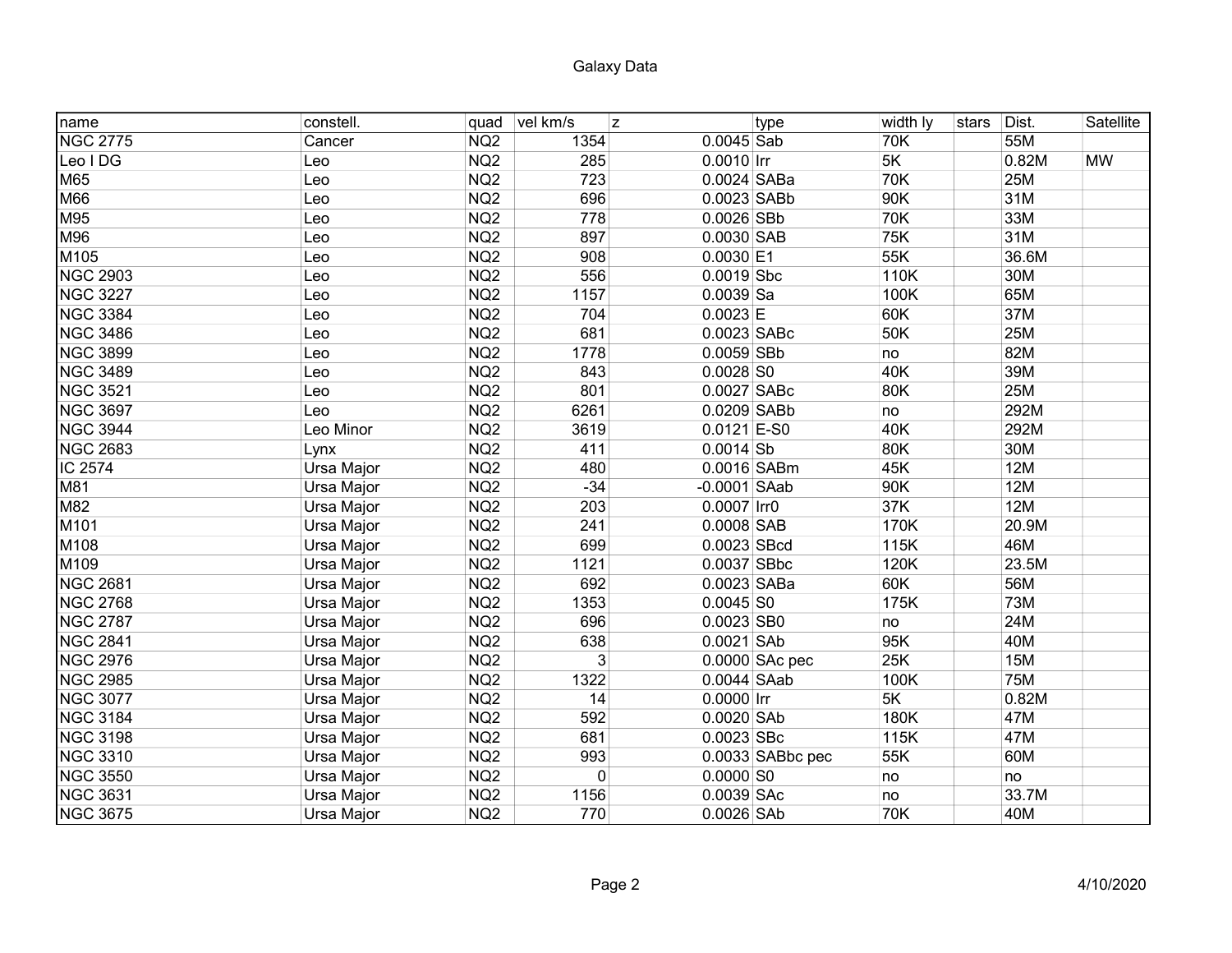| name                        | constell.             | quad            | vel km/s<br>z |                 | type             | width ly | stars | Dist.      | Satellite       |
|-----------------------------|-----------------------|-----------------|---------------|-----------------|------------------|----------|-------|------------|-----------------|
| <b>NGC 3726</b>             | Ursa Major            | NQ <sub>2</sub> | 866           | 0.0029 SABc     |                  | 100K     |       | 46.6M      |                 |
| <b>NGC 3953</b>             | Ursa Major            | NQ <sub>2</sub> | 1052          | $0.0035$ SBbc   |                  | 110K     |       | 55M        |                 |
| <b>NGC 4013</b>             | Ursa Major            | NQ <sub>2</sub> | 831           | $0.0028$ Sba    |                  | no       |       | 40.6M      |                 |
| <b>NGC 4051</b>             | Ursa Major            | NQ <sub>2</sub> | 700           | $0.0023$ SAbc   |                  | 79K      |       | 45M        |                 |
| <b>NGC 4088</b>             | Ursa Major            | NQ <sub>2</sub> | 757           | $0.0025$ Sbc    |                  | 90K      |       | 51.5M      |                 |
| <b>NGC 5308</b>             | Ursa Major            | NQ <sub>2</sub> | 1998          | $0.0067$ SO     |                  | 103K     |       | 95M        |                 |
| <b>NGC 5322</b>             | Ursa Major            | NQ <sub>2</sub> | 1780          | $0.0059$ E3     |                  | 175K     |       | 79M        |                 |
|                             |                       |                 |               |                 |                  |          |       |            |                 |
| <b>Bootes DG</b>            | <b>Bootes</b>         | NQ3             | $\mathbf 0$   |                 | $0.0000$ DdSph   | 2K       |       | 197K       | <b>MW</b>       |
| <b>NGC 5248</b>             | <b>Bootes</b>         | NQ3             | 1151          | $0.0038$ SAbc   |                  | no       |       | 59M        |                 |
| <b>NGC 5653</b>             | <b>Bootes</b>         | NQ3             | 3562          | $0.0119$ SAb    |                  | no       |       | 161M       |                 |
| <b>NGC 5676</b>             | <b>Bootes</b>         | NQ3             | 1114          | $0.0037$ SAbc   |                  | no       |       | 100M       |                 |
| M63                         | CanesVenatici         | NQ3             | 484           | $0.0016$ SAbc   |                  | mo       |       | 29.3M      |                 |
| M94                         | CanesVenatici         | NQ3             | 360           | $0.0012$ Sab    |                  | 70K      |       | 16M        |                 |
| M106                        | CanesVenatici         | NQ3             | 448           | $0.0015$ SAB    |                  | 135K     |       | 23.7M      |                 |
| <b>NGC 4217</b>             | Canes Venatici        | NQ3             | 448           | $0.0015$ SAB    |                  | no       |       | 60Mly      |                 |
| M51                         | CanesVenatici         | NQ3             | 463           | $0.001544$ Sabc |                  | 76K      |       | 23Mly      |                 |
| M51b                        | CanesVenatici         | NQ3             | 465           | 0.001544 Sbpec  |                  | no       |       | 25M        | M <sub>51</sub> |
| <b>NGC 4111</b>             | Canes Venatici        | NQ3             | 792           | $0.001544$ SA0+ |                  | no       |       | 43M        |                 |
| <b>Como Berenices Dwarf</b> | Como Berenices        | NQ3             | 31            | $0.0001$ Dsph   |                  | 1K       |       | 144Kly     | <b>MW</b>       |
| M64                         | Como Berenices        | NQ3             | 410           | $0.0014$ SAab   |                  | 45K      |       | $17.3$ Mly |                 |
| M85                         | <b>Como Berenices</b> | NQ3             | 729           | $0.0024$ SO     |                  | 110K     |       | 60Mly      |                 |
| M88                         | <b>Como Berenices</b> | NQ3             | 2281          | $0.0076$ Sc     |                  | 110K     |       | 32.6Mly-C  |                 |
| M91                         | <b>Como Berenices</b> | NQ3             | 486           | $0.0016$ SBb    |                  | 85K      |       | 63Mly      |                 |
| M98                         | Como Berenices        | NQ3             | $-142$        | $-0.0005$ SABab |                  | 155K     | 96B   | 44.4Mly    |                 |
| M99                         | Como Berenices        | NQ3             | 2404          | $0.0080$ Sc     |                  | 70K      |       | 45.2 Mly   |                 |
| M100                        | <b>Como Berenices</b> | NQ3             | 1571          | $0.0052$ SAB    |                  | 107K     |       | 56Mlly     |                 |
| <b>NGC 4278</b>             | <b>Como Berenices</b> | NQ3             | $\mathbf{0}$  | $0.0000$ E      |                  | 50K      |       | 41M        |                 |
| <b>NGC 4323</b>             | <b>Como Berenices</b> | NQ3             | 869           |                 | 0.0029 SBO/dE    | 23K      |       | 56Mlly     |                 |
| NGC4676A                    | <b>Como Berenices</b> | NQ3             | 6613          | $0.0220$ SBb    |                  |          |       | 290Mly     |                 |
| NGC4676B                    | <b>Como Berenices</b> | NQ3             | 6613          |                 | 0.0220 Irr/Sbpec |          |       | 290Mly     |                 |
| <b>NGC 4710</b>             | <b>Como Berenices</b> | NQ3             | 1125          |                 | $0.0038$ SA0* sp |          |       | 16M-C      |                 |
| <b>NGC 4889</b>             | <b>Como Berenices</b> | NQ3             | 6495          | $0.0217$ E4     |                  | no       |       | 308Mly     |                 |
| <b>NGC4921</b>              | <b>Como Berenices</b> | NQ3             | 5482          | $0.0183$ SBab   |                  | 209K     |       | 320Mly     |                 |
| <b>NGC 6085</b>             | Corona Borealis       | NQ3             | 10195         | $0.0340$ Sa     |                  | 227K     |       | 455Mly     |                 |
| <b>NGC 6217</b>             | <b>Ursa Minor</b>     | NQ3             | 1368          | $0.0046$ SBbc   |                  | 55K      |       | 67.2M      |                 |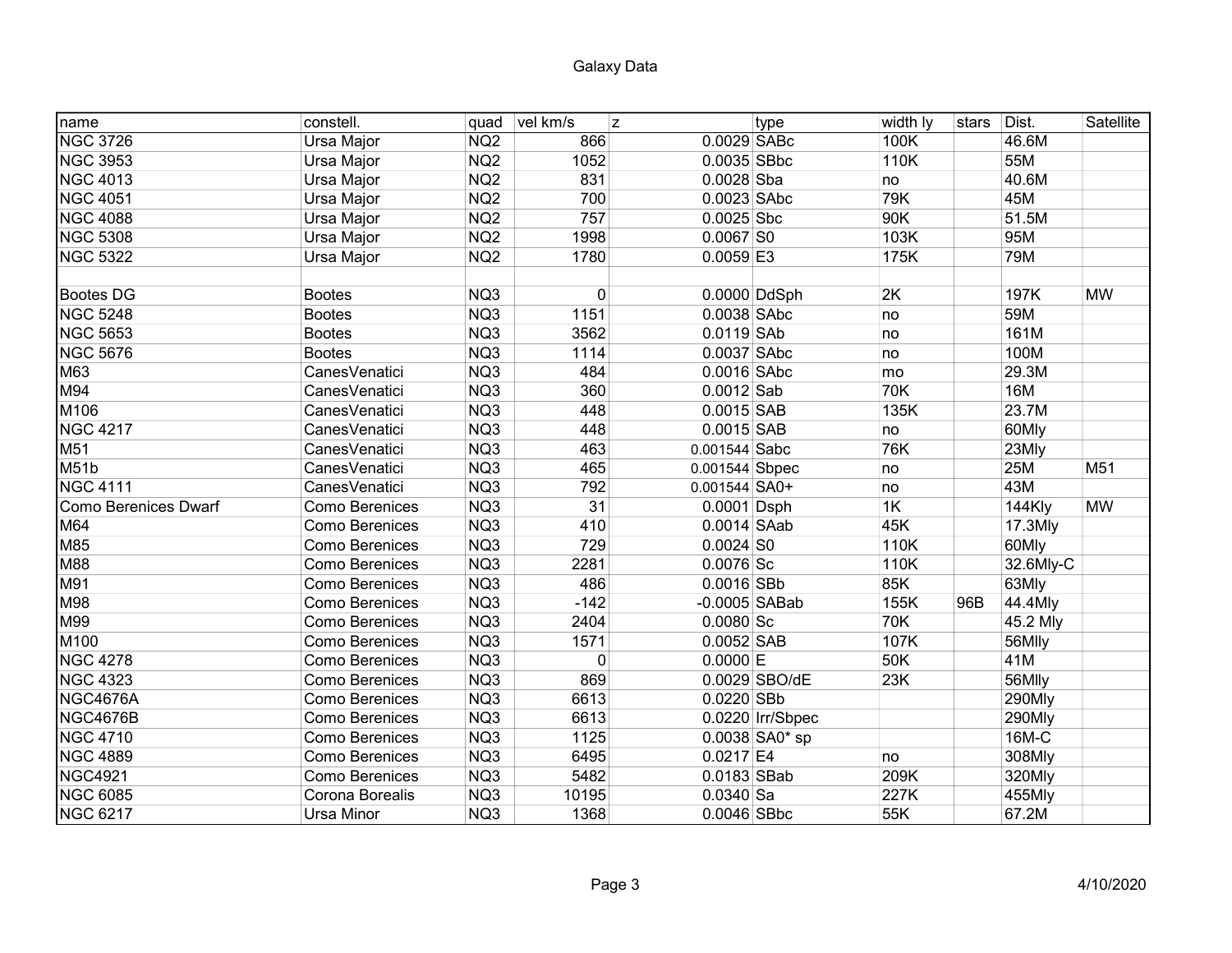| name                    | constell.  | quad            | vel km/s     | z.            | type               | width ly | stars | Dist. | Satellite |
|-------------------------|------------|-----------------|--------------|---------------|--------------------|----------|-------|-------|-----------|
| <b>NGC 6251</b>         | Ursa Minor | NQ3             | 7413         |               | $0.0247$ E-Seyfert | no-giant |       | 340M  |           |
| <b>Ursa Minor Dwarf</b> | Ursa Minor | NQ3             | $-247$       | $-0.0008$ E   |                    | no       |       | 200K  | <b>MW</b> |
|                         |            |                 |              |               |                    |          |       |       |           |
| <b>NGC 6946</b>         | Cephius    | NQ4             | 48           |               | 0.0002 SABcd       | 65K      |       | 25.2M |           |
| pegasus DG              | Pegasus    | NQ4             | $\mathbf{0}$ | $0.0000$ Dsph |                    | 6K       |       | 3M    | <b>MW</b> |
| <b>NGC 7217</b>         | Pegasus    | NQ4             | 952          | $0.0032$ SAab |                    | 55K      |       | 50M   |           |
| <b>NGC 7331</b>         | Pegasus    | NQ4             | 916          | $0.0031$ SAb  |                    | 120K     |       | 40M   |           |
|                         |            |                 |              |               |                    |          |       |       |           |
| <b>NGC 1792</b>         | Columba    | SQ <sub>1</sub> | 0            | $0.0000$ SAbc |                    | 70K      |       | 45M   |           |
| <b>NGC 1808</b>         | Columba    | SQ <sub>1</sub> | 395          | $0.0013$ SABb |                    | 65K      |       | 35M   |           |
| <b>LMC</b>              | Dorado     | SQ1             | 275          | 0.0009 SBm    |                    | 14K      |       | 163K  | <b>MW</b> |
| <b>NGC 1549</b>         | Dorado     | SQ <sub>1</sub> | 1256         | $0.0042$ EO   |                    | 90K      |       | 51.2M |           |
| <b>NGC 1553</b>         | Dorado     | SQ1             | 1080         | 0.0036 SA0    |                    | 80K      |       | 78.9M |           |
| <b>NGC 1566</b>         | Dorado     | SQ1             | 1504         | 0.0050 SAbc   |                    | 110K     |       | 38.4M |           |
| <b>NGC 1672</b>         | Dorado     | SG1             | 1331         | $0.0044$ SBbc |                    | 85K      |       | 45M   |           |
| M102                    | Draco      | SQ <sub>1</sub> | 755          | $0.0025$ SBc  |                    | 60K      |       | 50M   |           |
| <b>NGC 5907</b>         | Draco      | SQ <sub>1</sub> | 667          | $0.0022$ Sb+  |                    | 185K     |       | 53.5M |           |
| <b>NGC 6503</b>         | Draco      | SQ1             | 43           |               | $0.0001$ S-dwarf   | 30K      |       | 17M   |           |
| <b>NGC 1232</b>         | Eridanus   | SQ1             | 1603         | $0.0053$ SABc |                    | 140K     |       | 61M   |           |
| <b>NGC 1291</b>         | Eridanus   | SQ <sub>1</sub> | 839          | $0.0028$ SBa  |                    | 85K      |       | 33M   |           |
| <b>NGC 1300</b>         | Eridanus   | SQ <sub>1</sub> | 1577         | $0.0053$ SBbc |                    | 110K     |       | 61.3M |           |
| <b>NGC 1395</b>         | Eridanus   | SQ1             | 1717         | $0.0057$ E2   |                    | 125K     |       | 74.4M |           |
| <b>NGC 1407</b>         | Eridanus   | SQ1             | 1779         | $0.0059$ E0   |                    | 125K     |       | 76M   |           |
| <b>NGC 1532</b>         | Eridanus   | SG1             | 1040         |               | 0.0035 SBb pec     | 165K     |       | 58M   |           |
| Fornax DG               | Fornax     | SQ <sub>1</sub> | 53           | $0.0002$ dE0  |                    | 5K       |       | 460K  | <b>MW</b> |
| <b>NGC 1374</b>         | Fornax     | SG1             | $\mathbf 0$  | $0.0000$ E1   |                    | 50K      |       | 59M   |           |
| <b>NGC 1375</b>         | Fornax     | SG1             | 643          |               | 0.0021 SB0 pec     | 23K      |       | 34M   |           |
| <b>NGC 1433</b>         | Horologium | SG1             | 1076         | 0.0036 SBab   |                    | 75K      |       | 32M   |           |
| <b>NGC 1313</b>         | Reticulum  | SG1             | 470          | 0.0016 SBd    |                    | 35K      |       | 12.9M |           |
| <b>NGC 1559</b>         | Reticulum  | SG1             | 1304         | $0.0043$ SBcd |                    | 45K      |       | 45M   |           |
| <b>NGC 55</b>           | Sculptor   | SG1             | 129          | 0.0004 SBm    |                    | 60K      |       | 6.5M  |           |
| <b>NGC 253</b>          | Sculptor   | SG1             | 243          | 0.0008 SABc   |                    | 105K     |       | 11.4M |           |
| <b>NGC 300</b>          | Sculptor   | SQ1             | 144          |               | 0.0005 SBm/Scd     | 45K      |       | 6.1M  |           |
| <b>NGC 613</b>          | Sculptor   | SQ <sub>1</sub> | 1487         | $0.0050$ SBbc |                    | 90K      |       | 67.5M |           |
| <b>NGC 7793</b>         | Sculptor   | SQ1             | 227          | $0.0008$ Scd  |                    | 35K      |       | 12.7M |           |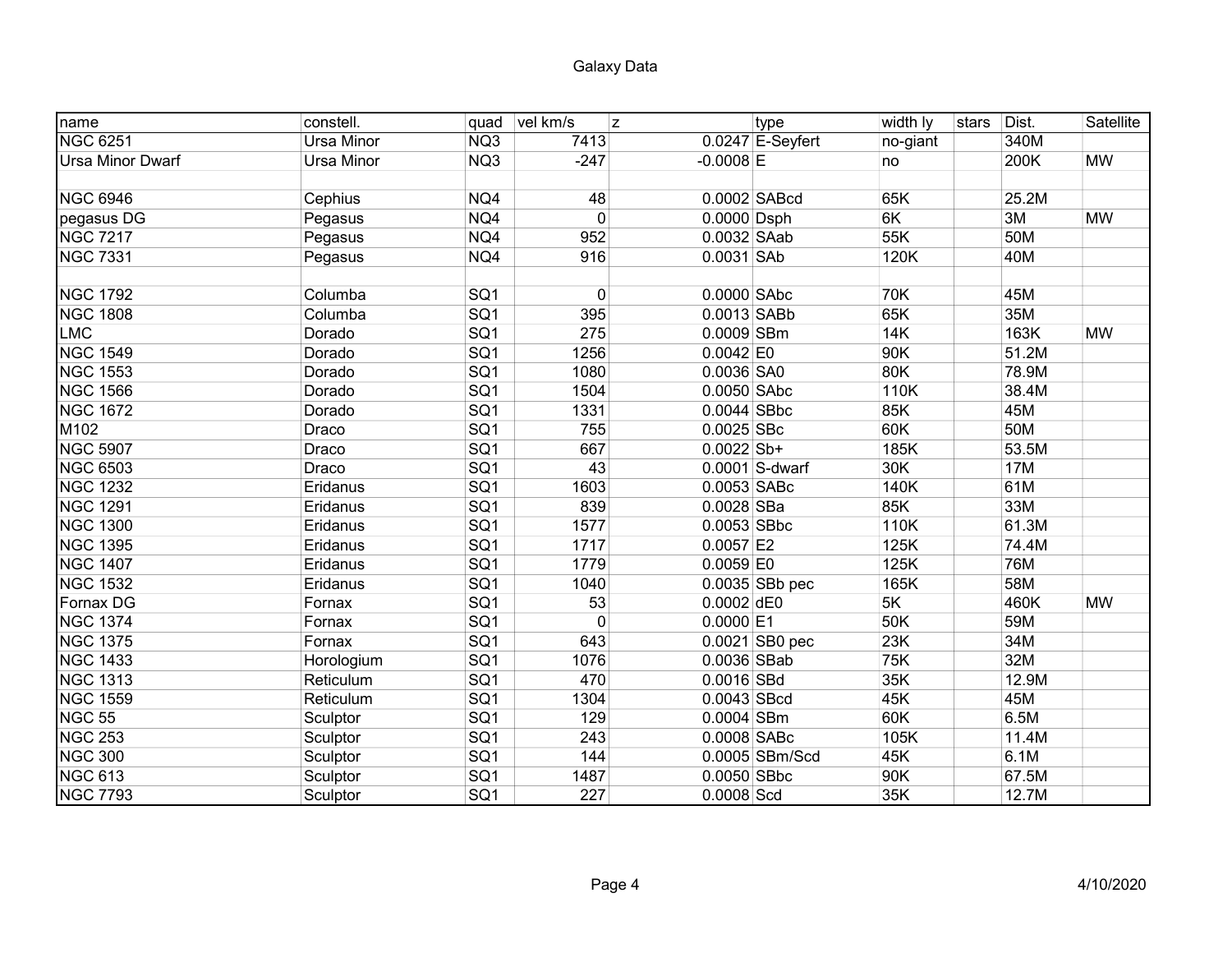| name                  | constell.   | quad            | vel km/s<br>z |               | type              | width ly | stars | Dist.      | Satellite |
|-----------------------|-------------|-----------------|---------------|---------------|-------------------|----------|-------|------------|-----------|
| <b>Sculptor Dwarf</b> | Sculptor    | SQ <sub>1</sub> | 110           | $0.0004$ E    |                   | 5K       |       | 290K       | <b>MW</b> |
|                       |             |                 |               |               |                   |          |       |            |           |
| Antlia Dwarf          | Antlia      | SQ <sub>2</sub> | 0             | $0.0000$ dSph |                   | 3K       |       | 4.03M      | <b>MW</b> |
| <b>NGC 2997</b>       | Antlia      | SQ2             | $\mathbf 0$   | 0.0000 SAc    |                   | 115K     |       | 45M        |           |
| <b>NGC 2280</b>       | Canis Major | SG2             | 1899          | 0.0063 SAcd   |                   | 140K     |       | <b>75M</b> |           |
| M83                   | Hydra       | SQ2             | 508           | $0.0017$ SABc |                   | no       |       | 14.7M      |           |
| <b>NGC 3109</b>       | Hydra       | SQ2             | 403           | $0.0013$ SBm  |                   | 25K      |       | 4.3M       |           |
| <b>NGC 3314a</b>      | Hydra       | SQ2             | 2850          | $0.0095$ SBbc |                   | no       |       | 117M       |           |
| <b>NGC 3314b</b>      | Hydra       | SQ <sub>2</sub> | 4740          | $0.0158$ SAab |                   | no       |       | 140M       |           |
| <b>NGC 3585</b>       | Hydra       | SQ <sub>2</sub> | 1484          | $0.0049$ E7   |                   | 90K      |       | 65M        |           |
| <b>NGC 3621</b>       | Hydra       | SQ <sub>2</sub> | 727           | $0.0024$ Scd  |                   | 80K      |       | 22M        |           |
| <b>NGC 2613</b>       | Pyx         | SQ <sub>2</sub> | 1677          | $0.0056$ SAd  |                   | 150K     |       | <b>70M</b> |           |
| <b>NGC 3115</b>       | Sextans     | SQ <sub>2</sub> | 663           | $0.0022$ SO   |                   | 70K      |       | 31.6M      |           |
|                       |             |                 |               |               |                   |          |       |            |           |
| <b>NGC 6221</b>       | Ara         | SQ <sub>3</sub> | 1499          | $0.0050$ SBbc |                   | 70K      |       | 69M        |           |
| <b>NGC 6215</b>       | Ara         | SQ <sub>3</sub> | 1552          | $0.0052$ Sac  |                   | 46K      |       | 72.3M-C    |           |
| <b>NGC 4696</b>       | Centaurus   | SQ <sub>3</sub> | 2958          |               | 0.0057 E1 pec     | no       |       | 116M       |           |
| <b>NGC 5102</b>       | Centaurus   | SQ3             | 468           | $0.0057$ SA0  |                   | 30K      |       | <b>12M</b> |           |
| <b>NGC 5128</b>       | Centaurus   | SQ3             | 547           | $0.0057$ SO   |                   | 90K      |       | 12M        |           |
| <b>NGC 5253</b>       | Centaurus   | SQ <sub>3</sub> | 407           |               | $0.0057$ Im pec   | 15K      |       | 10.9M      |           |
| <b>NGC 192</b>        | Cetus       | SQ <sub>3</sub> | 4136          | $0.013787$ SB |                   | no       |       | 193M-C     |           |
| <b>NGC 5643</b>       | Lupus       | SQ <sub>3</sub> | 1199          | $0.0040$ Sc   |                   | 100K     |       | 55M        |           |
| IC 1101               | Virgo       | SQ <sub>3</sub> | 23368         | $0.0779$ cD   |                   | 210K     |       | 1.045B     |           |
| IC 3418               | Virgo       | SQ <sub>3</sub> | 38            | $0.0001$ SBm  |                   | no       |       | 55M        |           |
| M49                   | Virgo       | SQ <sub>3</sub> | 998           | $0.0033$ E4   |                   | 160K     |       | 55.9M      |           |
| M58                   | Virgo       | SQ <sub>3</sub> | 1517          | $0.0051$ SAB  |                   | 95K      |       | 62M        |           |
| M59                   | Virgo       | SQ <sub>3</sub> | 438           | $0.0015$ E5   |                   | 80K      |       | 50.1M      |           |
| <b>M60</b>            | Virgo       | SQ3             | 1108          |               | 0.0037 S0 or E1.5 | 115K     |       | 56.7M      |           |
| M61                   | Virgo       | SQ3             | 1566          | $0.0052$ SAB  |                   | 95K      |       | 52.5M      |           |
| M84                   | Virgo       | SQ3             | 999           | $0.0033$ E1   |                   | 105K     |       | 54.9M      |           |
| M86                   | Virgo       | SQ3             | $-244$        | $-0.0008$ SO  |                   | 150K     |       | 56M        |           |
| M87                   | Virgo       | SQ3             | 1284          | $0.0043$ EO   |                   | 980K     |       | 53.5M      |           |
| M89                   | Virgo       | SQ3             | 290           | $0.0010$ E0   |                   | 80K      |       | 50M        |           |
| M90                   | Virgo       | SQ3             | $-282$        | $-0.0009$ Sb  |                   | 155K     |       | 58.7M      |           |
| M104                  | Virgo       | SQ3             | 1024          | $0.0034$ SO   |                   | 49K      |       | 31.1M      |           |
| <b>NGC 4365</b>       | Virgo       | SQ <sub>3</sub> | 1221          | $0.0041$ E    |                   | 140K     |       | 69M        |           |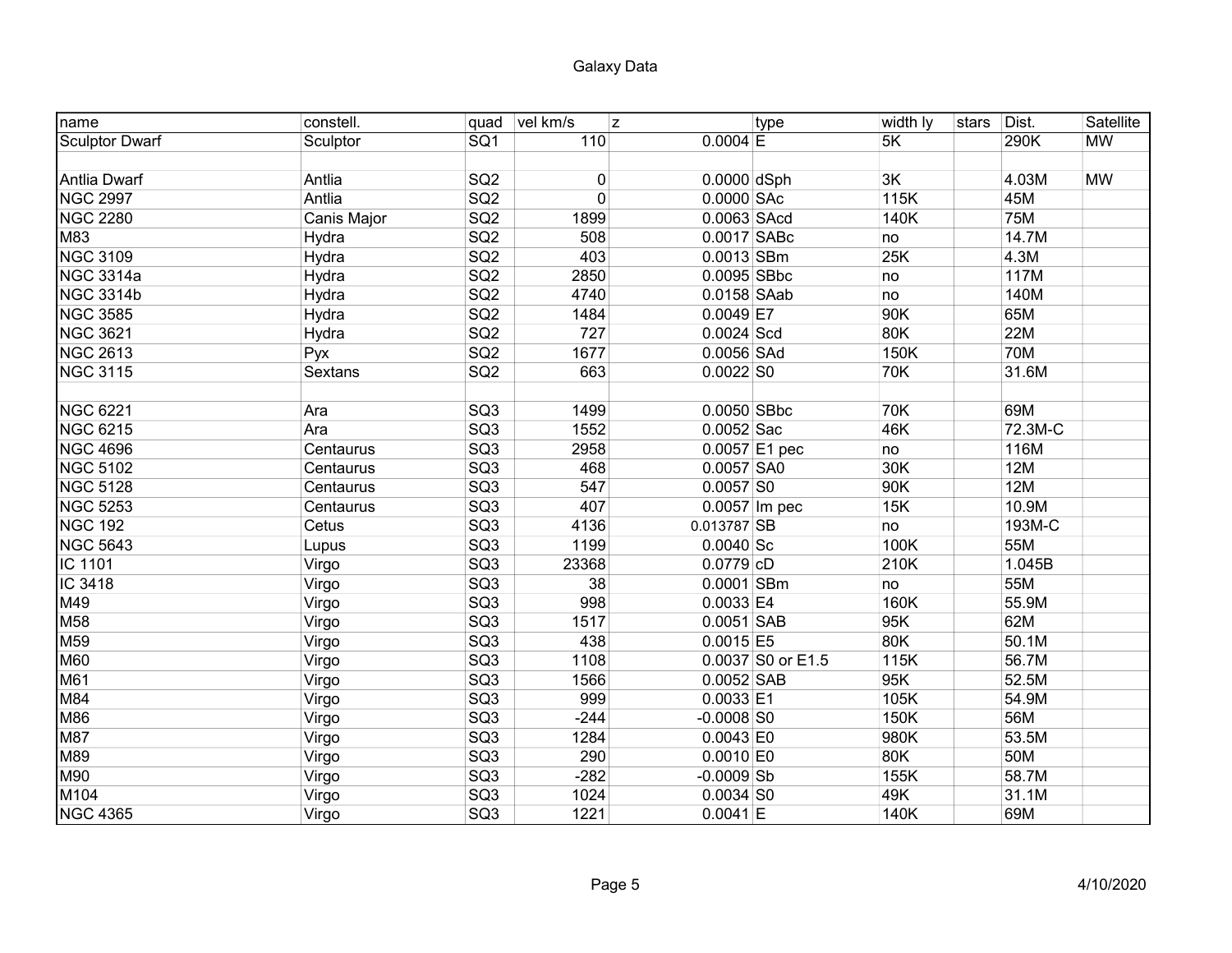| name                              | constell.       | quad            | vel km/s    | z             | type                 | width ly | stars | Dist.      | Satellite |
|-----------------------------------|-----------------|-----------------|-------------|---------------|----------------------|----------|-------|------------|-----------|
| <b>NGC 4429</b>                   | Virgo           | SQ <sub>3</sub> | 1104        | $0.0037$ SA0  |                      | 90K      |       | 55M        |           |
| <b>NGC 4435</b>                   | Virgo           | SQ3             | 71          | $0.0002$ Sab  |                      | 135K     |       | 52M        |           |
| <b>NGC 4438</b>                   | Virgo           | SQ3             | 71          | $0.0002$ Sab  |                      | 135K     |       | 52M        |           |
| <b>NGC 4517</b>                   | Virgo           | SQ3             | $\mathbf 0$ | 0.0000 Scd    |                      | 90K      |       | 30M        |           |
| <b>NGC 4526</b>                   | Virgo           | SG3             | 448         | 0.0015 SAB0   |                      | 115K     |       | 55M        |           |
| <b>NGC 4535</b>                   | Virgo           | SG3             | 1962        | 0.0065 SABc   |                      | 105K     |       | 53M        |           |
| <b>NGC 4636</b>                   | Virgo           | SQ3             | 938         | $0.0031$  E   |                      | 85K      |       | 49M        |           |
| <b>NGC 4654</b>                   | Virgo           | SG3             | 1046        |               | 0.0035 SABcd         | 80K      |       | 55M        |           |
| <b>NGC 4697</b>                   | Virgo           | SQ3             | 1241        | $0.0041$ E6   |                      | 80K      |       | 38M        |           |
| <b>NGC 4699</b>                   | Virgo           | SQ <sub>3</sub> | 1394        | $0.0046$ SABb |                      | 95K      |       | 427M       |           |
| <b>NGC 4753</b>                   | Virgo           | SQ <sub>3</sub> | 3630        | $0.0121$ Sab  |                      | 135K     |       | 77M        |           |
| <b>NGC 4762</b>                   | Virgo           | SQ <sub>3</sub> | 986         | $0.0033$ SB0  |                      | 140K     |       | 58M        |           |
| <b>NGC 5068</b>                   | Virgo           | SQ <sub>3</sub> | 868         | $0.0029$ SBd  |                      | 40K      |       | <b>22M</b> |           |
| <b>NGC 5247</b>                   | Virgo           | SQ <sub>3</sub> | 1357        | $0.0045$ Sbc  |                      | 115K     |       | 60M        |           |
| <b>NGC 5363</b>                   | Virgo           | SQ <sub>3</sub> | 1139        | $0.0038$ SO   |                      | 100K     |       | 63.6M      |           |
| <b>NGC 5364</b>                   | Virgo           | SQ <sub>3</sub> | 1291        |               | $0.0043$ Sbc pec     | 165K     |       | 55M        |           |
| <b>NGC 5846</b>                   | Virgo           | SQ <sub>3</sub> | 1712        | $0.0057$ E0   |                      | 100K     |       | 93M        |           |
|                                   |                 |                 |             |               |                      |          |       |            |           |
| IC 1459                           | Grus            | SQ4             | 1802        | $0.0060$ E3   |                      | 145K     |       | 85M        |           |
| <b>NGC 7213</b>                   | Grus            | SQ4             | 1750        | $0.0058$ SA0  |                      | 65K      |       | <b>72M</b> |           |
| IC 5052                           | Pavo            | SQ4             | 584         | $0.0019$ SBd  |                      | 35K      |       | 24M        |           |
| <b>NGC 6744</b>                   | Pavo            | SQ4             | 841         |               | $0.0028$ SABbc       | 205K     |       | 31M        |           |
| <b>NGC 6822</b>                   | Sagittarius     | SQ4             | $-57$       |               | -0.0002 IB, Irr, Bar | 8K       |       | 1.6M       | LG        |
| Sag DG                            | Sagittarius     | SQ4             | 140         | $0.0005$ Dsph |                      | 20K      |       | 65kly      | <b>MW</b> |
| <b>NGC 6861</b>                   | Telescopium     | SQ4             | 2831        | $0.0094$ SA0  |                      | no       |       | 40.4M-C    |           |
| <b>SMC</b>                        | Tucana          | SQ4             | 158         | 0.000527 SBm  |                      | 15K      | 3M    | 199Kly     | <b>MW</b> |
|                                   |                 |                 |             |               |                      |          |       |            |           |
| University of Oregon reference 5: |                 |                 |             |               |                      |          |       |            |           |
| galaxy not cluster                | Ursa Major      | NQ <sub>2</sub> | 1500        |               | $0.0050$ unnamed     |          |       |            |           |
| galaxy not cluster                | <b>Bootes</b>   | NQ3             | 39000       |               | $0.1300$ unnamed     |          |       |            |           |
| galaxy not cluster                | Corona Borealis | NQ3             | 2200        |               | $0.0073$ unnamed     |          |       |            |           |
| galaxy not cluster                | Hydra           | SQ <sub>2</sub> | 61000       |               | $0.2033$ unnamed     |          |       |            |           |
| galaxy not cluster                | Virgo           | SQ3             | 1200        |               | $0.0040$ unnamed     |          |       |            |           |
| some galaxy clusters              |                 |                 |             |               |                      |          |       |            |           |